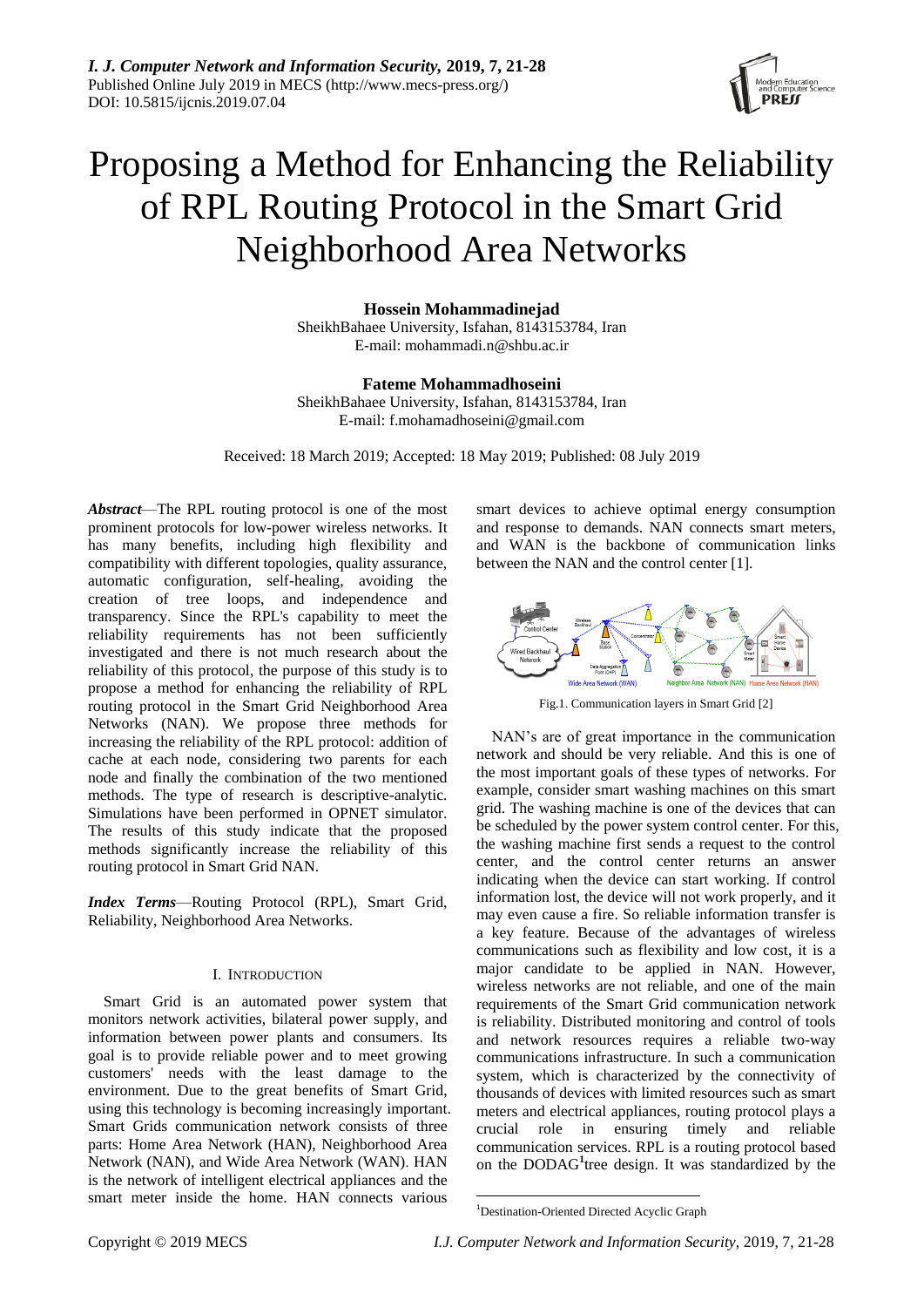IETF in 2008 for low-power networks. This protocol has many benefits, and many studies have been done on it. The RPL is based on the concept of constructing the DODAG tree. Smart meters are the nodes of this tree that periodically send their measurements to the root of the tree. Each node in this tree can have multiple parents and send the packet to the root of the tree through their parents. Despite the popularity of RPL, RPL's capability to meet reliability requirements has not been sufficiently investigated, and there has been little research on the reliability of this protocol. The purpose of this paper is to provide a method for increasing the reliability of the RPL routing protocol in the Smart Grid NAN. We suggest three methods to improve the reliability of RPL. The first method is to use the cache on all nodes in the DODAG tree. It means, when a packet is generated in a node, it stores that packet in its cache and then sends it. Along the way, any node that receives the packet stores it in its cache before sending it to its parent. When the root does not receive a packet, sends the request for it via the path that is determined by the packets reached to the root. The recipient node searches its cache, and if it is available, it sends it to the root. Otherwise, it will send the request message to its child, and this process continues. The second method is to use two parent nodes in the DODAG tree. In this way, each node in the tree has a second parent in addition to its preferred parent. The packet will be sent simultaneously to both parents. So if one of the links crashes, the packet will be directed to the root via the other link. The third proposed method is the combination of the two mentioned methods.

## *A. RPL routing protocol*

RPL is a distance vector routing protocol and source routing protocol. It can work on different MAC layer mechanisms. RPL is based on the topological concept of DODAG, which is an acyclic and target-oriented graph [3, 4]. Its structure includes a tree species which defines network default paths. In DODAG, each node can have more than one parent, while in a typical tree, each node has only one parent. RPL organizes its nodes within a DODAG [5]. The formation of DODAG consists of two steps:

# *1. Building upward paths:*

To build DODAG, the root of DODAG broadcasts a control message called DIO**<sup>2</sup>** to advertise graph id and its own rank and let other nodes recognize their position within the network. When this message reaches a node, that node:

i) Adds the DIO sender's address to its parent's list.

ii) Calculates its rank using the objective function. The node's rank will be higher than the rank of all parents.

iii) Updates the DIO packet by its own rank, and rebroadcasts the updated packet.

This process is repeated to gain the rank of all network

 $\overline{\phantom{a}}$ 

nodes. Each node must select a node from its parent's list as its preferred parent (default parent) to direct data packets to the root. When a node joins the DODAG graph, if it receives a DIO message, it can process it in three ways:

i) Removing the DIO packet according to some of the RPL rules.

ii) Processing the message to maintain its position inside the network.

iii) Improving its position by getting a lower rating within DODAG.

Whenever a node lowers its rank, it must remove all parent nodes that their rank is more than the newest rank from its parent list. This act can prevent the creation of a loop on the network. After the end of this step, each node has a default path to the root and can send its data packets to the root. Figure 2 shows the steps for constructing a graph upward**.**



Fig.2. Steps to build upward paths in the RPL.

## *2. Building downward paths:*

In the DIO message, if the flag of performance type is non-zero, downstream paths from roots to nodes should be supported and maintained. In this case, each node must send a DAO message to its parent to determine return-path information. When the DAO packets move from nodes to the root, they store the address of nodes that meet in upward paths in the DAO packet. When these packets arrive at the root, the full path between the root and the nodes is formed. This message can be verified in the destination by a DAO acknowledgment message (DAO-ACK). RPL has two functional models for keeping downward paths:

Storing mode: In this case, the parents that receive the DAO packet can store the content of the DAO message before sending the packet to its parent, and each parent

<sup>&</sup>lt;sup>2</sup>Dag Information Object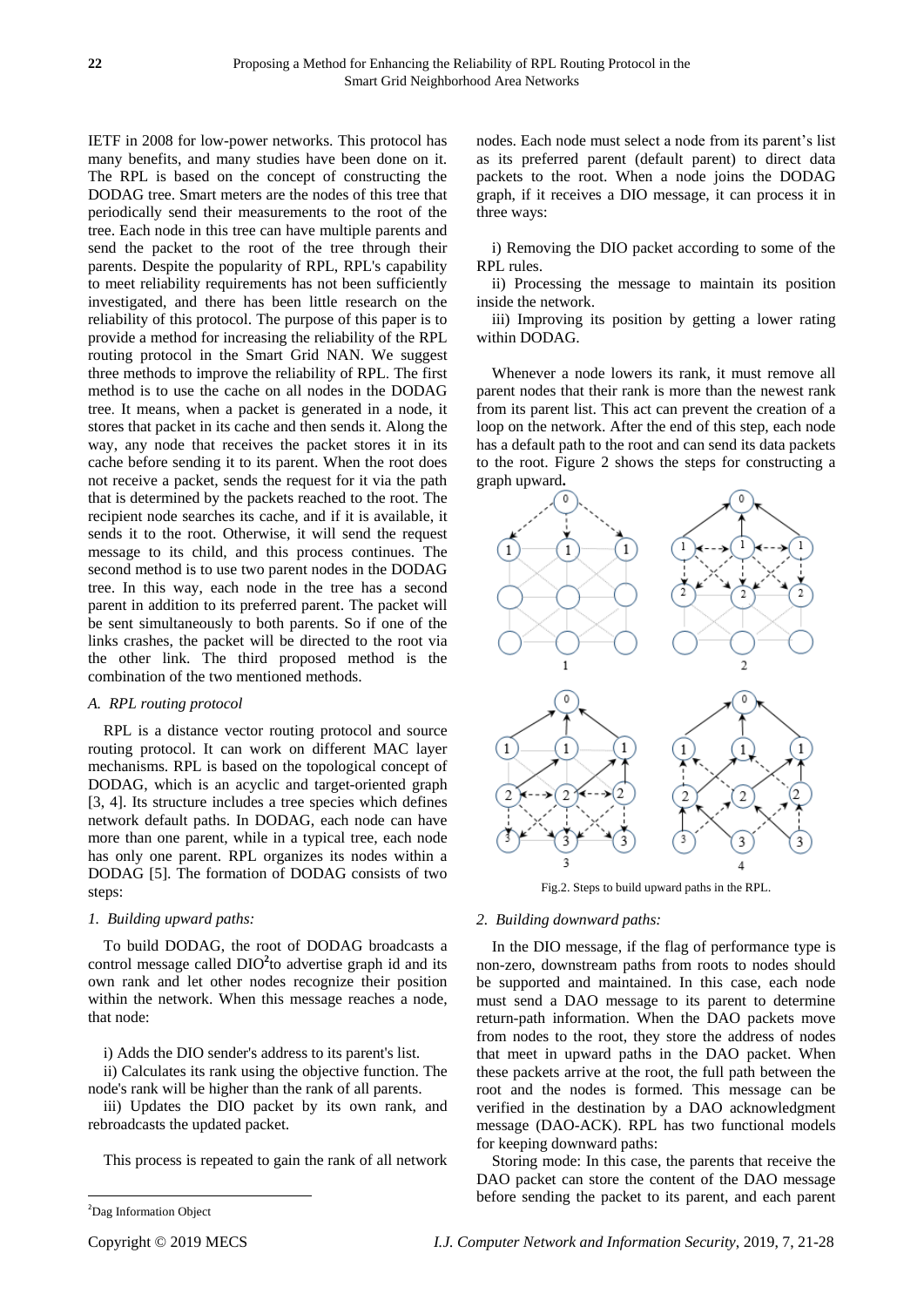node has the address of its children.

Non-storing mode: In this case, the DAO message is sent directly to the DODAG root, so the intermediate nodes do not store the DAO message but only store their addresses in return path stack of the DAO packet and direct it to their chosen parent. As a result, no parent has the address of its child nodes, and only the root that receives all DAO packets can store and maintain the downward paths. The RPL protocol for the propagation of messages uses the Trickle algorithm, which is a timebased algorithm [6].

## II. RELATED WORK

Despite the popularity of RPL, RPL's capability to meet reliability requirements has not been sufficiently investigated, and there has been little research on the reliability of this protocol. In this section, we will consider some studies carried out on this subject.

In 2018, Maite Bezunartea et al. [7] said that, according to given the recent advances in the IOT world, short-range radio and medium or long-range technologies combine. In their article as a first step, they have made changes to the RPL protocol and the Medium Access Control (MAC) layer. They allow the node to automatically select the most appropriate radio link, and if more than one link is available, network reliability increases. The results of the test show that more research is needed to evaluate the RPL's metrics for networks with dual-band nodes. In 2016, Barcelo et al. [8], based on the challenge of mobile wireless networks, introduced the new KP-RPL routing strategy for the WSN network in both fixed and mobile nodes modes based on the RPL protocol. The goal of the introduction of the KP-RPL is to provide robust and reliable routing in real WSNs. Simulation results show that reliability and network robustness in difficult conditions have increased compared to geographical routing. Also, KP-RPL reduces the density and number of active nodes simultaneously for positioning. As a result, the infrastructure cost is lower, and the network lifetime extend. In 2010, Wang and his colleagues [5] presented another protocol based on the RPL routing protocol that provides RPL routing protocol with the change in metrics. They have stated in this paper that many energy providers use the Automatic Meter Reading System (AMR) to collect data from power meters [9]. The use of AMR saves the costs of power generation companies compared to the physical periodic travel cost to read the meter. Wang and colleagues also point out that a vital component of the future smart electrical network is the advanced measurement infrastructure (AMI) that provides two-way communication. With AMI, companies can track the power consumption of consumers, and consumers are aware of the latest electricity prices and have remote management in real time [10]. Two-way communication requires a static and multi-hop mesh network that connects a large number of electrical meters to a gateway that is connected to a control center. Such an AMI-based network should provide routing functions,

which guarantee high reliability and low latency for two types of traffic: Inward unicast traffic and outward unicast traffic. Tripathi and his colleague [11] have done a study to evaluate the quality of RPL routes with pointto-point traffic. Scalability and latency are sensitive metrics. This research presents several criteria for RPL routing functionality using a discrete event simulator in real-world Smart Grid topology. The routing metrics evaluated by this study are: path quality, control plane overhead, ability to deal with unstable conditions (such as breakage of links) and end-to-end latency between nodes. Herberg and colleagues [12] studied the performance of LOAD [13] and RPL routing protocols with bi-directional traffic in low-power networks, and they compared the two protocols. The purpose of their research is to examine the operation of routing protocols for two-way traffic and also to understand the behavior of the RPL protocol. Another goal of this study is to compare the performance of the LOAD protocol in the same conditions with the RPL protocol. Emilio et al. [14] have also considered the effectiveness of the RPL routing protocol, with a focus on routing stability and reliable performance. In particular, they understand the RPL's behavior and identify the main causes of uncertainty. The results of this study are as follows: The DODAG construction mechanism cannot guarantee that the shortest path for ETX is always selected. The results show that nodes that are away from the root of DODAG do not necessarily experience the path quality worse than those that are closer to the root. In this research, the reasons for the lack of reliability of RPL have been investigated, but they have not proposed a method to solve this and increase the reliability of this routing protocol. Thomas Clausen and colleagues have also done a critical study on RPL [15], in this research studies the defects of RPL.

#### III. PROPOSED METHOD

In this section, we propose three methods to improve the reliability of the RPL routing protocol in Smart Grid NAN. The first method is to use the cache on all nodes in the DODAG tree. When a packet is generated in a node, it is stored in the cache and then sent toward the root. On the path to the root, any node that receives the packet also stores it in its cache before forwarding the packet. If a packet does not arrive at the root for any reason, the root sends the request for this packet via the corresponding path (path of the packets previously reached to the root). The recipient's node searches its cache and resends it if it is found. Otherwise, it sends the request message to its child. This process may continue until the request message reaches the source node.

The second method is to use two parent nodes for each node in the DODAG tree so that each node in the tree has a second parent in addition to its default parent. When sending a packet, a node sends it to both parents simultaneously. In this way, if a link to a parent fails, the packet will be forwarded via the other link. The root has a cache that stores the received packet ID. If the received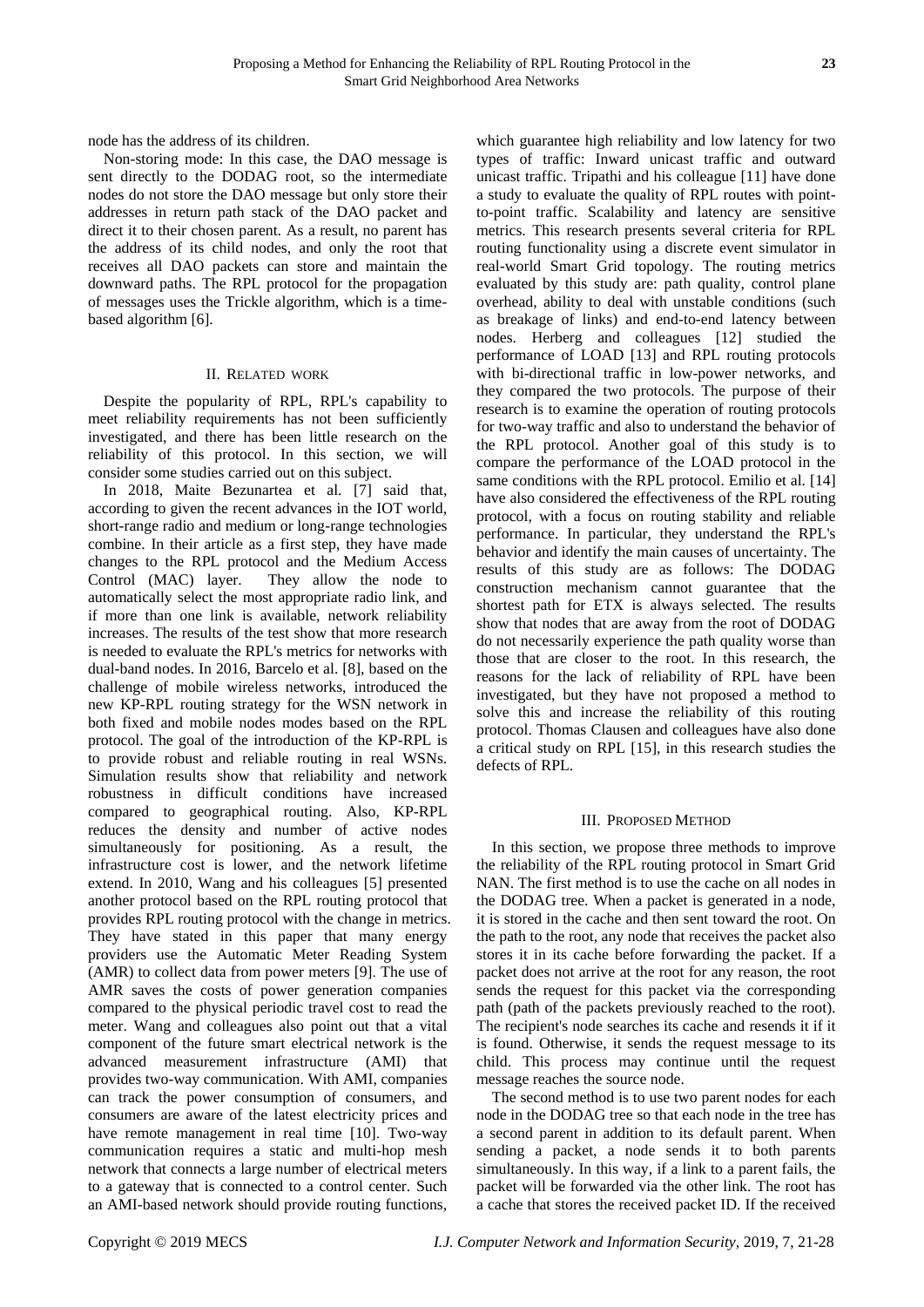packet ID is equal to the ID of a previously received packet, the root discards the received packet.

The third proposed method is the combination of the two mentioned methods. So in the DODAG tree, each node has two parents and also implements a cache. In this method, after the packet is generated and stored in the cache, the packet is sent simultaneously to both parents. Each parent also saves the packet in its cache, and then sends it to its parents in the path to the root.

#### IV. SIMULATION

## *A. Simulation assumptions*

A grid of 5×6 nodes, as depicted in figure 4, is considered for simulation. The nodes are placed in a 200m x 200m environment. Five nodes produce data packets and send them to the root using the RPL protocol. These five nodes generate packets based on the Poisson distribution. IEEE 802.15.4 is used as the Media Access Protocol.



Fig.3. Network topology.

Node 0 is the DODAG root. The MAC layer is assumed to be fixed, and we only work on the network layer. It is also assumed that the selection of the parent collection is optimal, and the parents assigned to the nodes are optimal.

The simulation consists of four scenarios. The first scenario measures the reliability of the initial RPL. The second scenario adds a cache for each node. The third scenario considers two parents for each node and the fourth scenario considers two parents and also a cache for each node

For all links between nodes in the network, different loss rates are considered. Reliability is calculated for the packet loss rate of 5, 10, 15, 20, and 25 percent. Since packet delivery time must be less than two seconds in NAN, packet delay is also calculated, and if it is more than 2 seconds, the packet will be discarded by the root. For calculating packet delivery time, when the root received the packet, the created time of this packet obtain by the functions in the OPNET simulator. This time value subtracts from the current simulation time (which can be accessed by OPNET functions) is the delay of sending that packet.

#### *B. Simulation Results*

In the first scenario, the original RPL is simulated, and the reliability is calculated for each mode of the loss rate for each packet individually. In the results shown in the following, srci represents the source ith of data packets, that  $i = 1, 2, ..., 5$ . SUM is the sum of the total number of packets generated by the source nodes, Root is the number of packets received by the Root, and Rel, is the reliability obtained by dividing the SUM into Root that is calculated as follows:

$$
Rel = \frac{sum}{Root} \tag{1}
$$

At first, the simulation was performed by packet  $loss =$ 5%. That is, the probability that the links will reach the correct destination by default is 95%, and 5% of the packets are likely to be lost, the results are as follows.

Table 1. Simulation results of the original RPL when packet loss is 5%.

|  |  |  | Src1   Src2   Src3   Src4   Src5   sum   Root | Rel                                                |
|--|--|--|-----------------------------------------------|----------------------------------------------------|
|  |  |  |                                               | 315   271   294   300   297   1477   1292   0.8747 |

In this table, the reliability is expressed numerically between 0 and 1. By multiplying that number in 100, the reliability value is expressed in the range 0 to 100; in this case, the reliability is 87.47%. Table 2 shows the simulation results when the packet loss is 10%.

Table 2. Simulation results of the original RPL when packet loss is 10%.

|     |  |  | Src1   Src2   Src3   Src4   Src5   sum   Root | Rel                                                                                                                  |
|-----|--|--|-----------------------------------------------|----------------------------------------------------------------------------------------------------------------------|
| 294 |  |  |                                               | $\parallel$ 300 $\parallel$ 306 $\parallel$ 300 $\parallel$ 324 $\parallel$ 1524 $\parallel$ 1207 $\parallel$ 0.7919 |

In this case, reliability is equal to 79.19%, which is lower than the previous one, due to increased packet loss rates.

Tables 3, 4 and 5 show simulation results when the packet loss is 15%, 20%, and 25% respectively.

Table 3. Simulation results of the original RPL when packet loss is 15%.

|  |  | $\vert$ Src1 $\vert$ Src2 $\vert$ Src3 $\vert$ Src4 $\vert$ Src5 $\vert$ sum $\vert$ Root $\vert$ Re1 |                                                    |
|--|--|-------------------------------------------------------------------------------------------------------|----------------------------------------------------|
|  |  |                                                                                                       | 323   270   304   294   292   1483   1051   0.7086 |

Table 4. Simulation results of the original RPL when packet loss is 20%.

|  |  | Src1 Src2 Src3 Src4 Src5 sum Root | Rel                                 |
|--|--|-----------------------------------|-------------------------------------|
|  |  |                                   | 299 270 322 301 318 1503 941 0.6260 |

Table 5. Simulation results of the original RPL when packet loss is 25%.

|  |  | $\vert$ Src1 $\vert$ Src2 $\vert$ Src3 $\vert$ Src4 $\vert$ Src5 $\vert$ sum $\vert$ Root $\vert$ | Rel                                               |
|--|--|---------------------------------------------------------------------------------------------------|---------------------------------------------------|
|  |  |                                                                                                   | 280   289   311   302   304   1486   796   0.5356 |

Figure 4 illustrates the achieved reliability for different loss rates. According to the figure, when packet loss is 25%, reliability is 53.56%, and roughly 50% of the packets don't reach the root.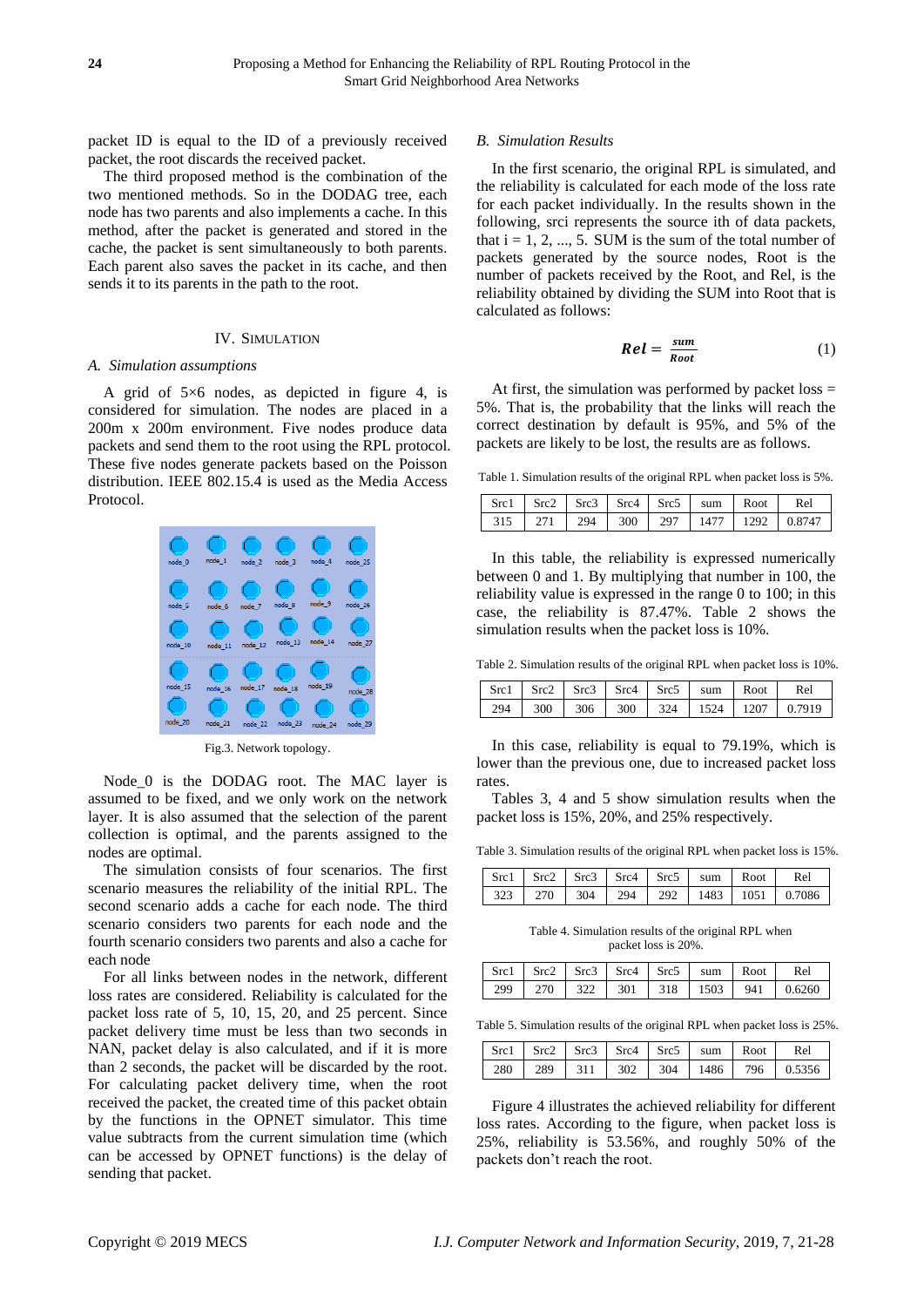

Fig.4. Reliability of the original RPL for different loss rates.

Figure 5 shows a part of the simulation results in the OPNET simulator.



Fig.5. Part of the OPNET simulation results window.

In the second scenario, the method of using the cache at each node of the DODAG tree is simulated. Whenever a packet is created by a source node, a unique ID is assigned to it. Each packet has two fields in its header. An *id* field represents the ID assigned to the packet by the source node. The second field is the *src* field, which determines the node that has produced the packet. The *id* and *src* fields together create a unique identifier for the packet. The root node which stores the *id* and *src* fields of each received packet can determine if a packet has been lost by looking at the identifier of the currently received packet and the identifier of previously received packets. When the root detects a packet loss, it sends the request for the lost packet which, is propagated through the network as explained before. The simulation results are as follows:

Table 6 shows the number of packets generated per source node and the total number of packets that reach root in the simulation period of 300 seconds when probable of packet loss is 5%.

Table 6. The simulation results of the proposed first method when the probability of packet loss is 5%.

|  |  | $\vert$ Src1 $\vert$ Src2 $\vert$ Src3 $\vert$ Src4 $\vert$ Src5 $\vert$ sum $\vert$ Root | Rel                                                |
|--|--|-------------------------------------------------------------------------------------------|----------------------------------------------------|
|  |  |                                                                                           | 269   317   295   290   317   1488   1374   0.9233 |

The results show that by adding cache when a packet loss is 5%, reliability has increased compared to the original RPL. Tables 7, 8, 9, and 10, respectively, show the results of the simulation of the proposed first method when the probability of packet loss is 10%, 15%, 20%, and 25% respectively.

Table 7. The simulation results of the proposed first method when the probability of packet loss is 10%

|  |  |  | Src1 Src2 Src3 Src4 Src5 sum Root Rel |                                      |
|--|--|--|---------------------------------------|--------------------------------------|
|  |  |  |                                       | 309 308 303 290 327 1537 1287 0.8373 |

Table 8. The simulation results of the proposed first method when the probability of packet loss is 15%

|  |  | Src1 Src2 Src3 Src4 Src5 sum Root Rel |                                      |
|--|--|---------------------------------------|--------------------------------------|
|  |  |                                       | 303 306 302 288 279 1478 1118 0.7564 |

Table 9. The simulation results of the proposed first method when the probability of packet loss is 20%

|  |  |  | $\vert$ Src1 $\vert$ Src2 $\vert$ Src3 $\vert$ Src4 $\vert$ Src5 $\vert$ sum $\vert$ Root $\vert$ | Rel                                                |
|--|--|--|---------------------------------------------------------------------------------------------------|----------------------------------------------------|
|  |  |  |                                                                                                   | 320   318   296   287   298   1519   1025   0.6747 |

Table 10. The simulation results of the proposed first method when the probability of packet loss is 25%

|  |  | Src1   Src2   Src3   Src4   Src5   sum   Root | Rel |
|--|--|-----------------------------------------------|-----|
|  |  |                                               |     |

Figure 6 illustrates the reliability achieved by the first method for different loss rates.



Fig.6. Reliability of the first method for different loss rates.

By comparing Fig. 4 and Fig. 5, it can be seen that adding cache increases the reliability of the RPL routing protocol. The second method is that for all the nodes in the DODAG tree, in addition to sending the data packet to the default parent, it should simultaneously be sent to the candidate's parent of the highest priority. In this case, the packet is sent from two separate paths to the root, and if one of the paths fails, the packet will be routed from the other path. To prevent redundancy of the data in the root, every single packet is assigned a unique ID as soon as it is produced in the source nodes.

Figure 7 shows part of the OPNET simulation results window for the second method.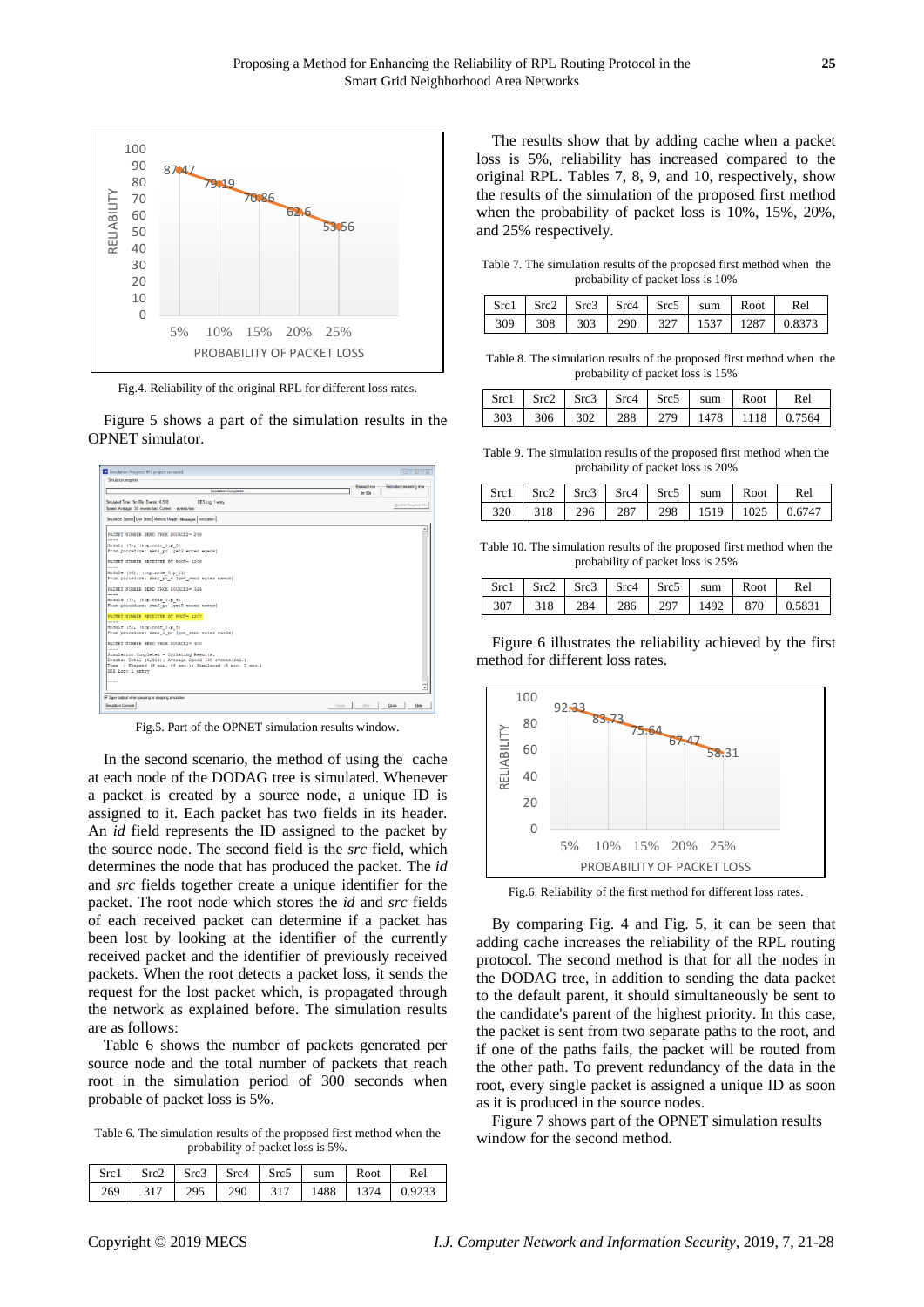

Fig.7. Part of the OPNET simulation results window for the second method in 50 seconds.

The simulation results of the second method at 300 seconds, while the packet loss is 5%, is shown in Table 11.

Table 11. The simulation results of the second method when the probability of packet loss is 5%.

|  |  |  | Src1 Src2 Src3 Src4 Src5 sum Root Rel |  |
|--|--|--|---------------------------------------|--|
|  |  |  |                                       |  |

The results indicate that in the second method, with the choice of two parents for nodes, when the packet loss is 5% reliability increased compared to the original RPL and the first method. Tables 12, 13, 14, and 15, respectively, show the results of the simulation of the proposed second method when the probability of packet loss is 10%, 15%, 20%, and 25% respectively

Table 12. The simulation results of the second method when the probability of packet loss is 10%.

|  |  | Src1 Src2 Src3 Src4 Src5 sum Root Rel |                                                    |
|--|--|---------------------------------------|----------------------------------------------------|
|  |  |                                       | 289   307   304   296   305   1501   1352   0.9007 |

Table 13. The simulation results of the second method when the probability of packet loss is 15%.

|  |  |  |  | Src1 Src2 Src3 Src4 Src5 sum Root Rel              |
|--|--|--|--|----------------------------------------------------|
|  |  |  |  | 290   312   306   309   285   1502   1265   0.8422 |

Table 14. The simulation results of the second method when the probability of packet loss is 20%.

|  |  | Src1 Src2 Src3 Src4 Src5 sum Root | Rel                                                |
|--|--|-----------------------------------|----------------------------------------------------|
|  |  |                                   | 284   301   258   290   290   1423   1130   0.7940 |

Table 15. The simulation results of the second method when the probability of packet loss is 25%.

|  |  |  | Src1 Src2 Src3 Src4 Src5 sum Root Rel |  |
|--|--|--|---------------------------------------|--|
|  |  |  |                                       |  |

Figure 8 illustrates the simulation results related to the second proposed method. In this scenario, each packet is sent via two separate paths to the root, and if one of the paths is destroyed, it can reach to the root from the other path. As can be seen from the figure, the reliability is improved in comparison with the original RPL.



Fig.8. Reliability of the second method for different loss rates.

In the third method (the combined method), in the DODAG tree, in addition to all nodes have two parents, they have cache too. In the third method after the packet is generated by the source node, store in its cache and sends to both parent nodes simultaneously too. Middle nodes (parent nodes) after receiving the packet, store it in their cache and sends the packets to their parents too. This way, the packet moves toward the root of the tree. The root after receiving the packet, checkouts its cache, if the packet is in the cache, it will remove the packet otherwise the root compares its counter value with the packet's ID, if they were equal, receives the packet, and increase the counter value and requests the packet with the new ID. If the counter value is not equal to the packet's ID, then at first saves the packet in its cache and then sends the packet request with the ID number, equal to the counter value, to down the path. The simulation results of the combined method at 300 seconds, while the packet loss is 5%, is shown in Table 16.

Table 16. Simulation results of the third method when packet loss probability is 5%.

|  |  | Src1 Src2 Src3 Src4 Src5 sum Root Rel |                                      |
|--|--|---------------------------------------|--------------------------------------|
|  |  |                                       | 325 306 327 298 306 1562 1537 0.9839 |

The results indicate that in the third method when packet loss probability is 5%, the reliability compared to the original RPL has increased significantly. Tables 17, 18, 19 and 20 respectively show the results of the simulation of the third method when the packet loss probability is 10%, 15%, 20%, and 25% respectively.

Table 17. The simulation results of the third method when the packet loss probability is 10%.

|  |  |  | Src1 Src2 Src3 Src4 Src5 sum Root Rel |  |
|--|--|--|---------------------------------------|--|
|  |  |  |                                       |  |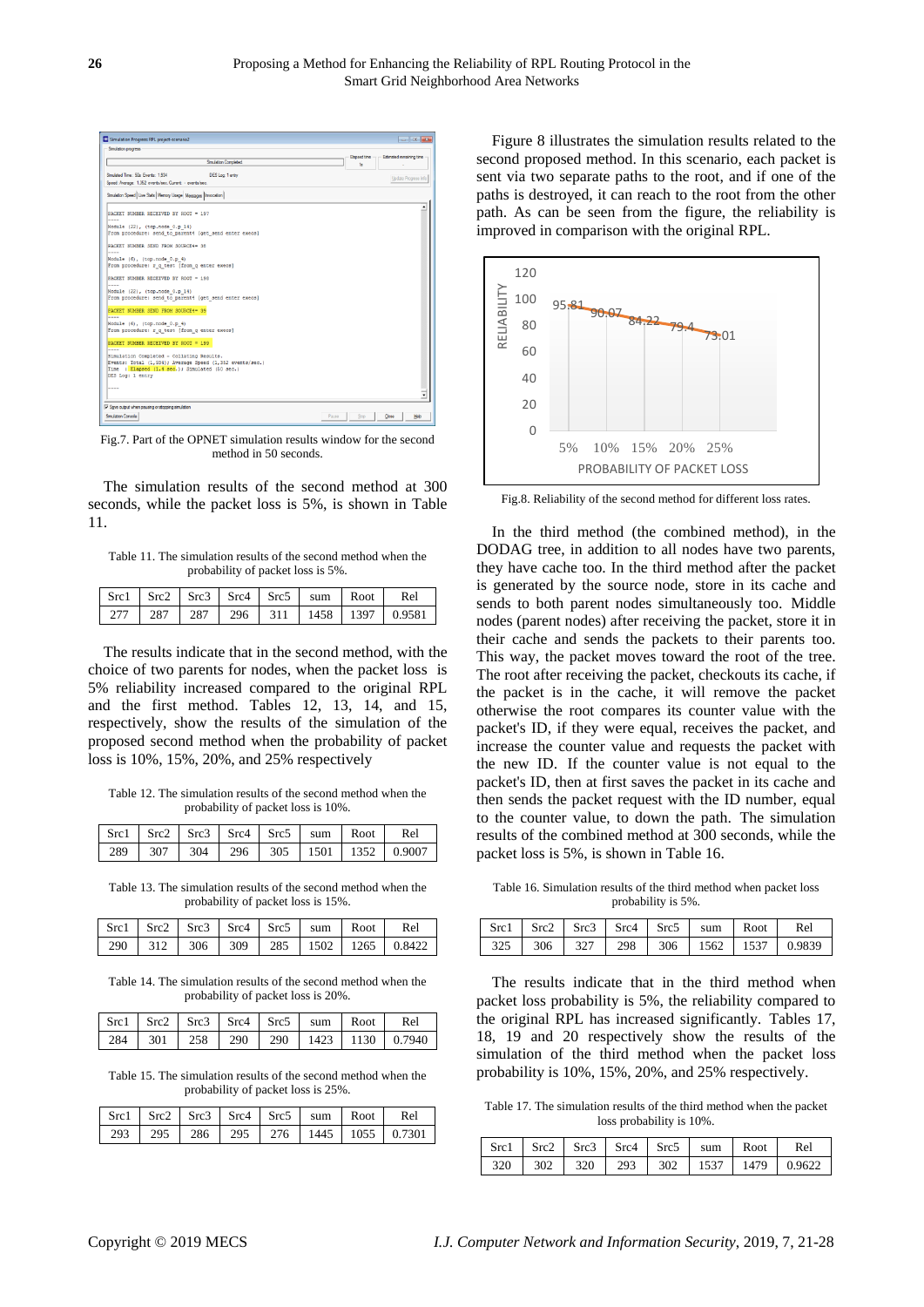|  | loss probability is 15%. |  |                                                                                                  | Table 18. The simulation results of the third method when the packet |
|--|--------------------------|--|--------------------------------------------------------------------------------------------------|----------------------------------------------------------------------|
|  |                          |  | $\text{Src1}$ $\text{Src2}$ $\text{Src3}$ $\text{Src4}$ $\text{Src5}$ $\text{sum}$ $\text{Root}$ | Rel                                                                  |

322 305 325 295 303 1550 1463 0.9438

Table 19. The simulation results of the third method when the packet loss probability is 20%.

| $\vert$ Src1 $\vert$ Src2 $\vert$ Src3 $\vert$ Src4 $\vert$ Src5 $\vert$ sum $\vert$ Root $\vert$ |  |  |  | Rel                                  |
|---------------------------------------------------------------------------------------------------|--|--|--|--------------------------------------|
|                                                                                                   |  |  |  | 325 306 327 298 306 1562 1421 0.9097 |

Table 20. The simulation results of the third method when the packet loss probability is 25%.

| Src1 Src2 Src3 Src4 Src5 sum Root Rel |  |  |  |
|---------------------------------------|--|--|--|
|                                       |  |  |  |

The simulation results of the third method, which adds cache at each node and also considers two parents for each node are depicted in figure 9. It is obvious from the figure that reliability has been increased in comparison to the original RPL. It is also seen that the third method achieves superior results in comparison to the first and second method, as expected.

In order to compare the three proposed methods and the original RPL, the simulation results of the three





Fig.9. Reliability of the third method for different loss rates.

It is observed that the reliability, when packet loss is 5% to 25%, is between 98.39% and 87.19%, and has a very good increasing.



Fig.10. Reliability of the original RPL and the three proposed methods.

#### V. CONCLUSION

In Smart Grid, transferring data in bidirectional communication between producers and consumers require high reliability. One of the factors that affect reliability is the routing protocol that is used in the communication network. The RPL routing protocol is one of the protocols that is designed for low power wireless networks and is suitable to be used in the Neighborhood Area Network of Smart Grid communication network. In this paper, in order to increase the reliability of the RPL routing protocol in Smart Grid NAN, we suggested three methods. In the first method, due to increasing of cache, reliability

increases compared to the original RPL, but the latency of packets is greater than the second method. The second method is to use two parent nodes in the DODAG tree, and the third proposed method is the combination of the first two. The simulation results illustrated that all three methods increase reliability, and the combined method provides remarkable reliability enhancement.

#### **REFERENCES**

- [1] W. Meng, R. Ma, and H.-H. Chen, "Smart grid neighborhood area networks: a survey," IEEE Network, vol. 28, no. 1, pp. 24–32, Jan. 2014.
- [2] Q.-D. Ho and T. Le-Ngoc, *Elsevier*, "Smart Grid Communications Networks: Wireless Technologies Protocols, Issues, and Standards," *Handbook of Green*